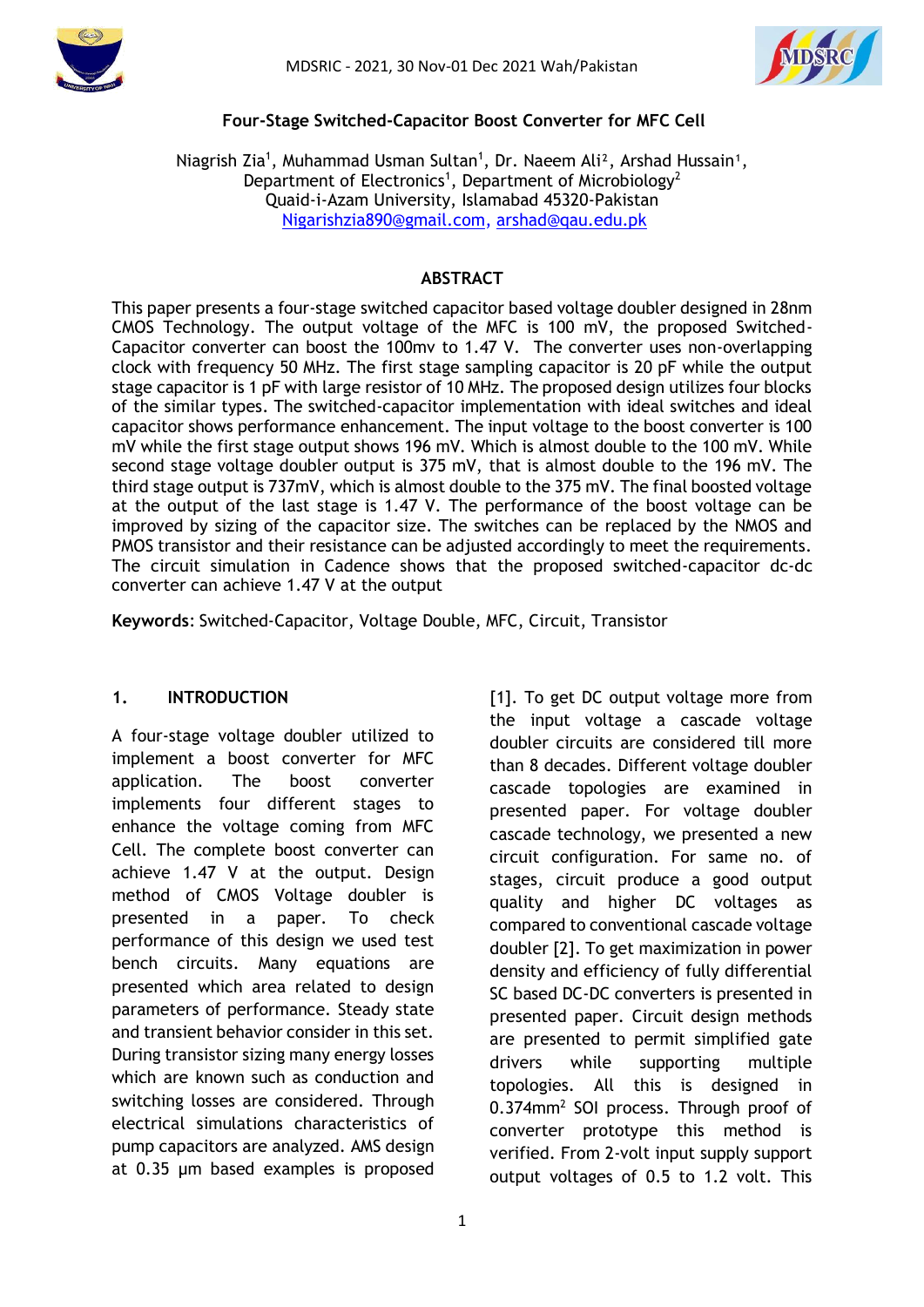



attains efficiency of 79.76% at power density of 0.86 W/mm<sup>2</sup>[3]. This paper presented regulated charge pump circuit. The power supply is 3.3 volt and design in 130nm technology. Through decoupling start up time and output ripple, this charge pump provides an automatic pump control mechanism which gives fast start up and small ripple output voltage. This is based on two different mechanism one is automatic pumping current control and other is frequency control. To Minimize ripple voltage according to output voltage current control method adjust size of this pumping driver automatically. Frequency control changes pumping period by controlling a voltage controlled oscillator. As we control input bias voltage of Voltage control oscillator the frequency of VCO at output changes from 400KHz to 600KHz. Power supply voltage is applied to this circuit is 3.3 volt while value of flying capacitor is 330nF. This will give output of 4.5 volt while gives 30mA of load current. The value of measured output ripple voltage is smaller than 33.8mV while the load capacitor is of capacitance 2F. This will cover the area of 0.25mm<sup>2</sup>. At 1 to 30 mA range of load current, power efficiency greater than the 70%. An analytical model is presented demonstrating reasonable agreement with SPICE simulation results for recovery time and ripple voltage [4]. In another paper proposed SC voltage double using Pseudo continuous control. To regulate continuously output of doubler, this PCC don't require extra power. So, area of chip is also saved. This allows to work at low frequency without any loss of transient response. Reducing switching power loss efficiency of regulated doubler can be increased. To implement controller 3 stage op amp including time multiplexed increase active feedback compensation is designed. The design technique increased speed of loop response thus make better

changes in load transient response of regulated doubler. This is fabricated in 06 micrometer CMOS technology. This will attain power efficiency more than 87% while load current is just 5mA. This doubler will operate at switching frequency of 200KHz and value of capacitor at output is 2.2 micro-Farad. This will get output ripple of 20 millivolt while load current is from 50 to 150 mA. Output transient recovery time of regulated doubler is ~25us while load current step changes of 100 mA/1us [5]. A SC based DC DC voltage converter design in 45nm. SOI CMOS hold on chip trench capacitors to attain 90% efficiency. The conversion frequency is 100MHz and get output of 2.3A/mm<sup>2</sup> while applied input is from 2 to 0.95 volt. Operation are explained of step up as well as step down modes. Self regulation capability allows more efficiency improvement after combining with stacked voltage domains. [6]. In this paper we proposed a SC DC DC converter which is completely integrated on chip. The input voltage is 5 volts while power supply voltage is 2.2 and 3.2 volt. This gives maximum of load current of 8mA at outputs. Two to one converter blocks are used in whole converter system. From Two to one Up converter, we attain upper output voltage and from two to one-dw converter we generate lower output voltage. As 2 to 1\_up converter is not more sensitive to bottom plate parasitic capacitance loss, they are designed with MOS capacitors, which gives higher capacitance density than MIM capacitors while they have bigger bottom plate parasitic capacitance ratio. The presented design saves area and quiescent currents for control blocks while each block share needs digital and analog control blocks. The presented converter is fabricated using high voltage. This is designed in 0.35μm BCDMOS process. By using Digital control oscillator and 18 bit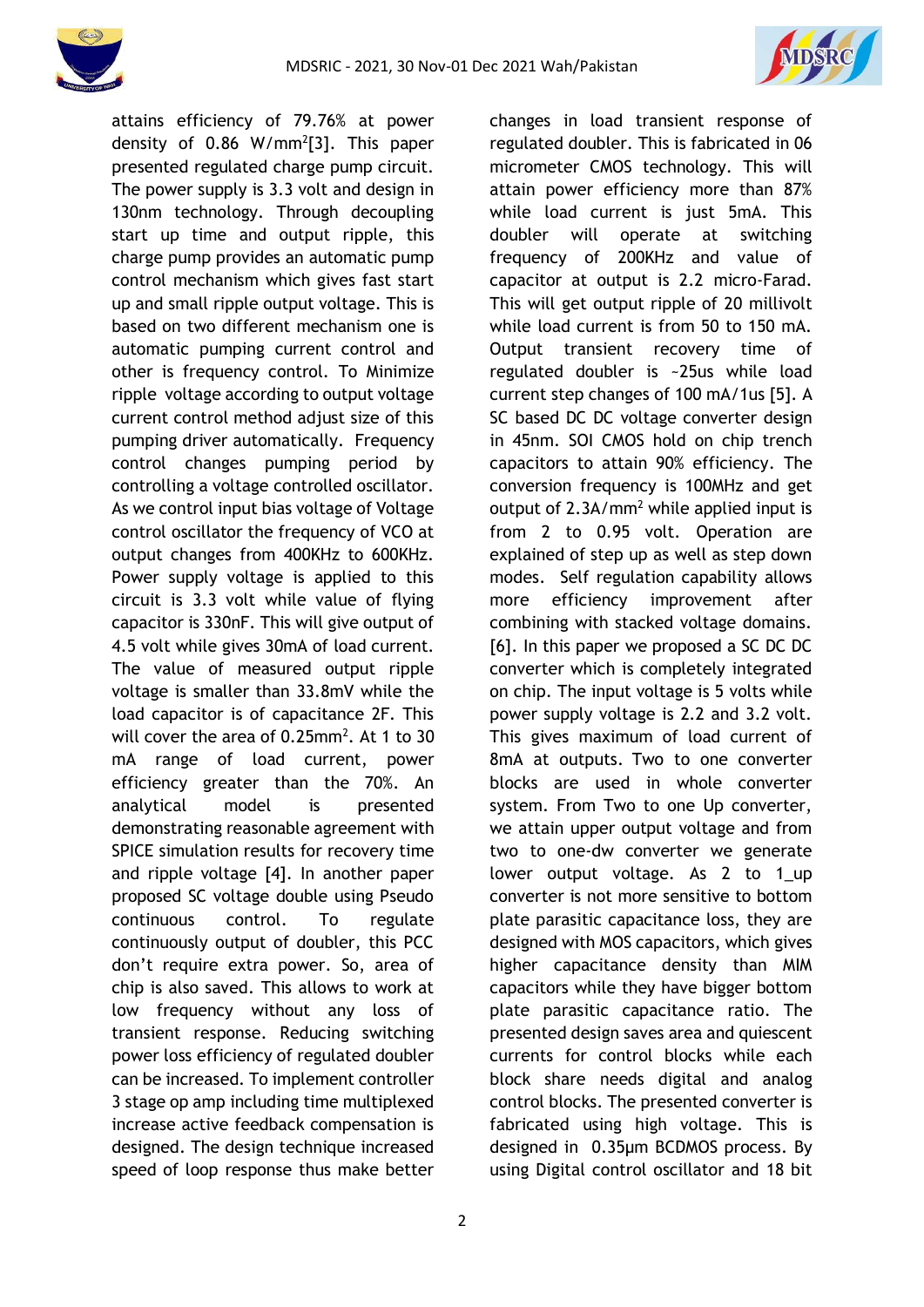



shift register output voltages are regulated by means of pulse frequency modulation. This converter attain efficiency of 70% while peak efficiency is 71.4%. The output power range is from 5.4 mW to 43.2 mW. Ten phase interleaving methods enables output voltage ripples of both these outputs <1% [7].

This paper proposed a four-stage switched-capacitor based voltage doubler designed in 28nm CMOS Technology. The output voltage of the MFC is 100 mV, the proposed Switched-Capacitor converter can boost the 100mv to 1.47 V. The converter uses non-overlapping clock with frequency 50 MHz. The first stage sampling capacitor is 20 pF while the output stage capacitor is 1 pF with large resistor of 10 MHz. The proposed design utilizes four blocks of the similar types. The switched-capacitor implementation with ideal switches and ideal capacitor shows performance enhancement. The input voltage to the boost converter is 100 mV while the first stage output shows 196 mV. Which is almost double to the 100 mV. While second stage voltage doubler output is 375 mV, that is almost double to the 196 mV. The third stage output is 737mV, which is almost double to the 375 mV. The final boosted voltage at the output of the last stage is 1.47 V. The performance of the boost voltage can be improved by sizing of the capacitor size.

After the introduction, the second section discuss the design of the switchedcapacitor design using cadence virtuoso, while the third section describes the modeling and simulation results and explain the circuit for the voltage doubler implementation. Finally, the section four concludes the paper.

# **2. Circuit Design**

A switched capacitor with four switches and two capacitors designed using cadence virtuoso [3]. The switches are implemented using NMOS transistor for smaller swing while for higher swing these switches are implemented using transmission gate. The Figure 1 shows the very simple voltage doubler circuit. The switch S1 and S2 are using the same phase while the switch S3 and S4 also using same clock phase. The nonoverlapping clock are the base for the voltage doubler circuit. The nonoverlapping clock can be designed using transistor level implementation considering the clock of the system.



**Figure 1: voltage double** 

# **3. RESULTS & DICUSSION**

A switched-capacitor boost converter design for MFC application. The converter implements four stage doubler mechanism with switches and capacitor to boost the voltage and reached the output voltage more than 1 V. The switched-capacitor implementation with ideal switches and ideal capacitor shows performance enhancement. The input voltage to the boost converter is 100 mV while the first stage output shows 196 mV. Which is almost double to the 100 mV. While second stage voltage doubler output is 375 mV, that is almost double to the 196 mV. The third stage output is 737mV, which is almost double to the 375 mV. The final